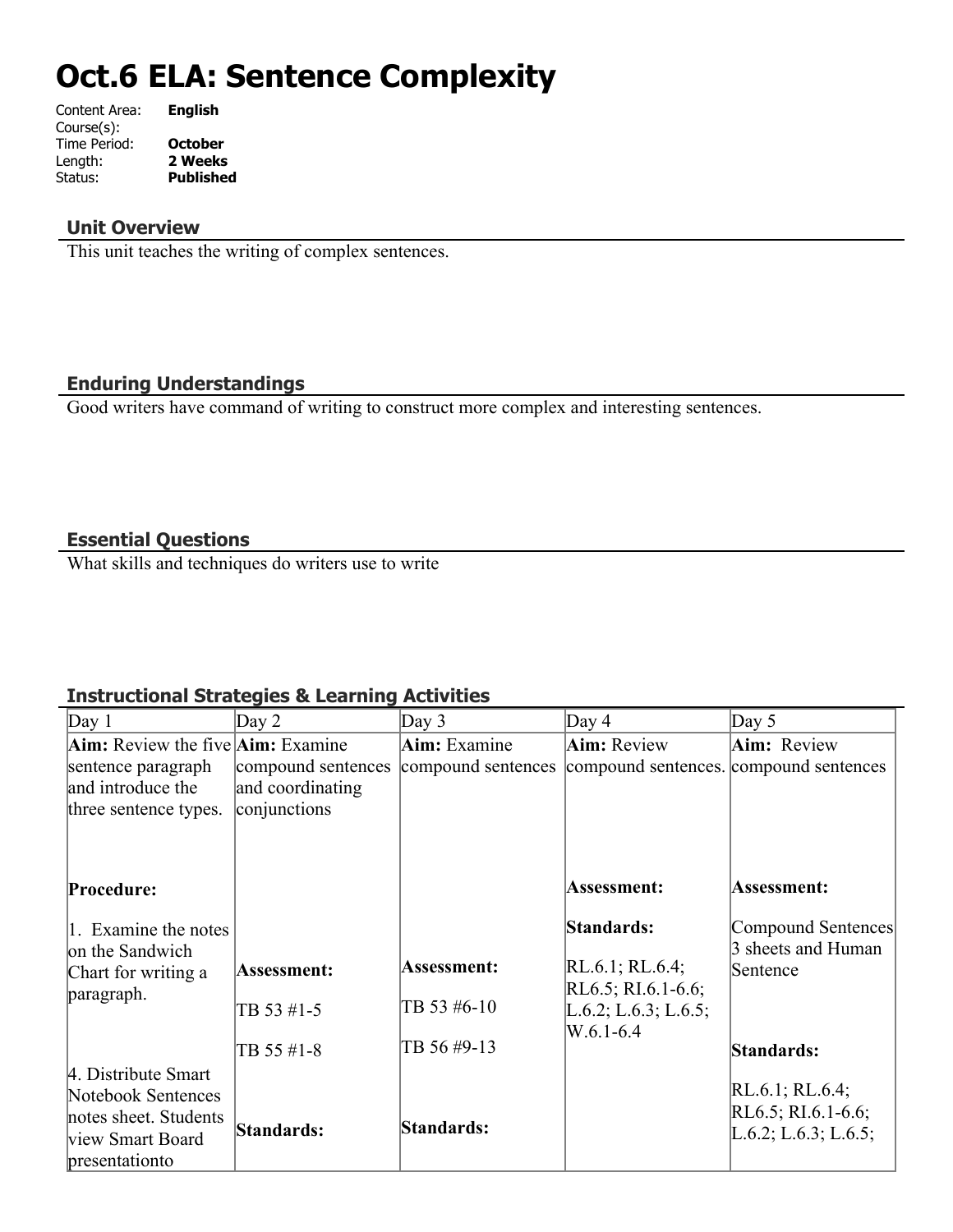| sentences and take<br>notes.<br>Assessment:<br>10 Q SCC diagnostic<br>Standards:<br>$W.6.1-6.4; L.6.3;$<br>L.6.3a                      | RL.6.1; RL.6.4;<br>RL $6.5$ ; RI $.6.1 - 6.6$ ;<br>L.6.2; L.6.3; L.6.5;<br>$W.6.1 - 6.4$                                             | $RL.6.1$ ; RL.6.4;<br>$RL6.5$ ; RI.6.1-6.6;<br>L.6.2; L.6.3; L.6.5;<br>$W.6.1 - 6.4$                                                                         |                                                                                                                                                             | $W.6.1 - 6.4$                                                                                                                                              |
|----------------------------------------------------------------------------------------------------------------------------------------|--------------------------------------------------------------------------------------------------------------------------------------|--------------------------------------------------------------------------------------------------------------------------------------------------------------|-------------------------------------------------------------------------------------------------------------------------------------------------------------|------------------------------------------------------------------------------------------------------------------------------------------------------------|
| Day $6$                                                                                                                                | Day 7                                                                                                                                | Day 8                                                                                                                                                        | Day 9                                                                                                                                                       | Day $10$                                                                                                                                                   |
| Aim: Review<br>compound sentences                                                                                                      | Aim: Examine<br>complex sentences<br>$ {\bf P} $                                                                                     | Aim: Review<br>complex sentences                                                                                                                             | Aim: Students<br>identify and repair<br>sentence fragments<br>and run-ons                                                                                   | Aim: Students<br>identify and repair<br>sentence fragments<br>and run-ons                                                                                  |
| Assessment:                                                                                                                            | Assessment:                                                                                                                          |                                                                                                                                                              |                                                                                                                                                             |                                                                                                                                                            |
| Compound Sentence<br>sheet and Quiz<br>Standards:<br>$RL.6.1$ ; RL.6.4;<br>RL6.5; RI.6.1-6.6;<br>L.6.2; L.6.3; L.6.5;<br>$W.6.1 - 6.4$ | Complex Sentence<br>HW;<br>TB 58 #1-8<br>Standards:<br>$RL.6.1$ ; RL.6.4;<br>RL6.5; RI.6.1-6.6;<br>L.6.2; L.6.3; L.6.5;<br>W.6.1-6.4 | Assessment:<br>TB 58-59 #9-17;<br>Complex Sentence<br>sheets<br>Standards:<br>RL.6.1; RL.6.4;<br>RL6.5; RI.6.1-6.6;<br>L.6.2; L.6.3; L.6.5;<br>$W.6.1 - 6.4$ | Assessment:<br>TB 58-59 Writing<br>Wrap-Up<br>TB 63 #1-12<br>Standards:<br>$RL.6.1$ ; RL.6.4;<br>$RL6.5$ ; RI.6.1-6.6;<br>L.6.2; L.6.3; L.6.5;<br>W.6.1-6.4 | Assessment:<br>TB 81 #1-12;<br>TB 64 #13-30<br>odd/even<br>Standards:<br>$RL.6.1$ ; RL.6.4;<br>RL6.5; RI.6.1-6.6;<br>L.6.2; L.6.3; L.6.5;<br>$W.6.1 - 6.4$ |
| Day $11$<br>Aim: 24 Task Card<br>Activity                                                                                              | Day $12$<br>Aim: Assess Sentences;<br>Choice Paragraph                                                                               |                                                                                                                                                              |                                                                                                                                                             |                                                                                                                                                            |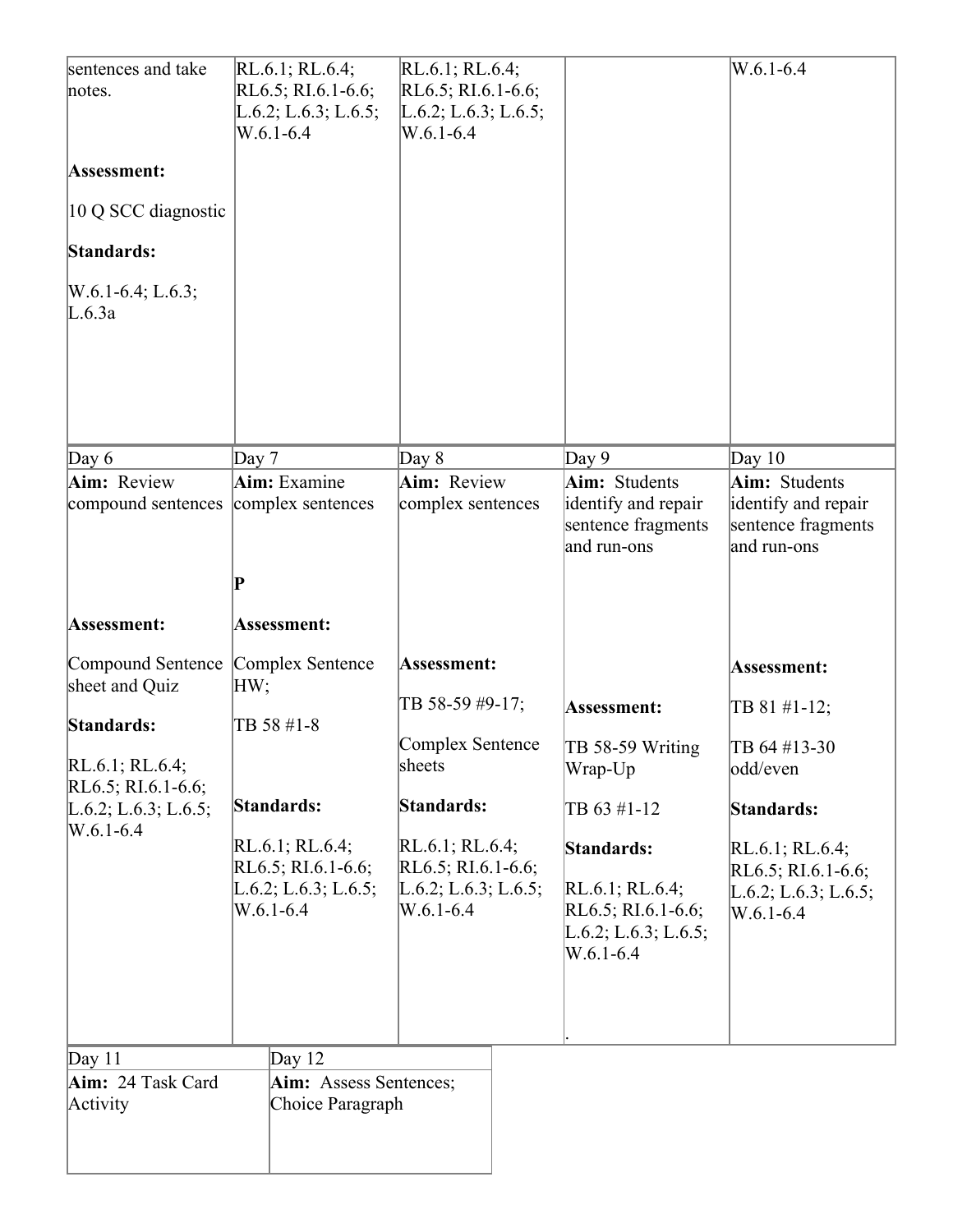| Assessment:              |                    |
|--------------------------|--------------------|
| 24 Task Card Activity;   |                    |
| Standards:               | <b>Assessment:</b> |
| $L.6.3$ ; L.6.3a; SL.6.1 | Sentence Quiz      |
|                          |                    |
|                          | <b>Standards:</b>  |
|                          | L.6.3; L.6.3a      |
|                          |                    |
|                          |                    |
|                          |                    |
|                          |                    |

# **Integration of Career Readiness, Life Literacies and Key Skills**

| TECH.9.4.8.DC        | Digital Citizenship                                                                                                                                               |
|----------------------|-------------------------------------------------------------------------------------------------------------------------------------------------------------------|
| WRK.9.2.8.CAP.3      | Explain how career choices, educational choices, skills, economic conditions, and personal<br>behavior affect income.                                             |
| <b>TECH.9.4.8.CT</b> | Critical Thinking and Problem-solving                                                                                                                             |
| WRK.9.2.8.CAP.4      | Explain how an individual's online behavior (e.g., social networking, photo exchanges,<br>video postings) may impact opportunities for employment or advancement. |
| <b>WRK.9.2.8.CAP</b> | Career Awareness and Planning                                                                                                                                     |
|                      | An essential aspect of problem solving is being able to self-reflect on why possible<br>solutions for solving problems were or were not successful.               |
| TECH.9.4.8.DC.2      | Provide appropriate citation and attribution elements when creating media products (e.g.,<br>$W.6.8$ ).                                                           |
| TECH.9.4.8.DC.1      | Analyze the resource citations in online materials for proper use.                                                                                                |

# **Technology and Design Integration**

Students will interact with the lesson through the Smartboard. Students will generate publishable writing pieces throughout the unit.

Technological disparities have consequences for public health and prosperity. CS.6-8.8.2.8.EC.1 Explain ethical issues that may arise from the use of new technologies.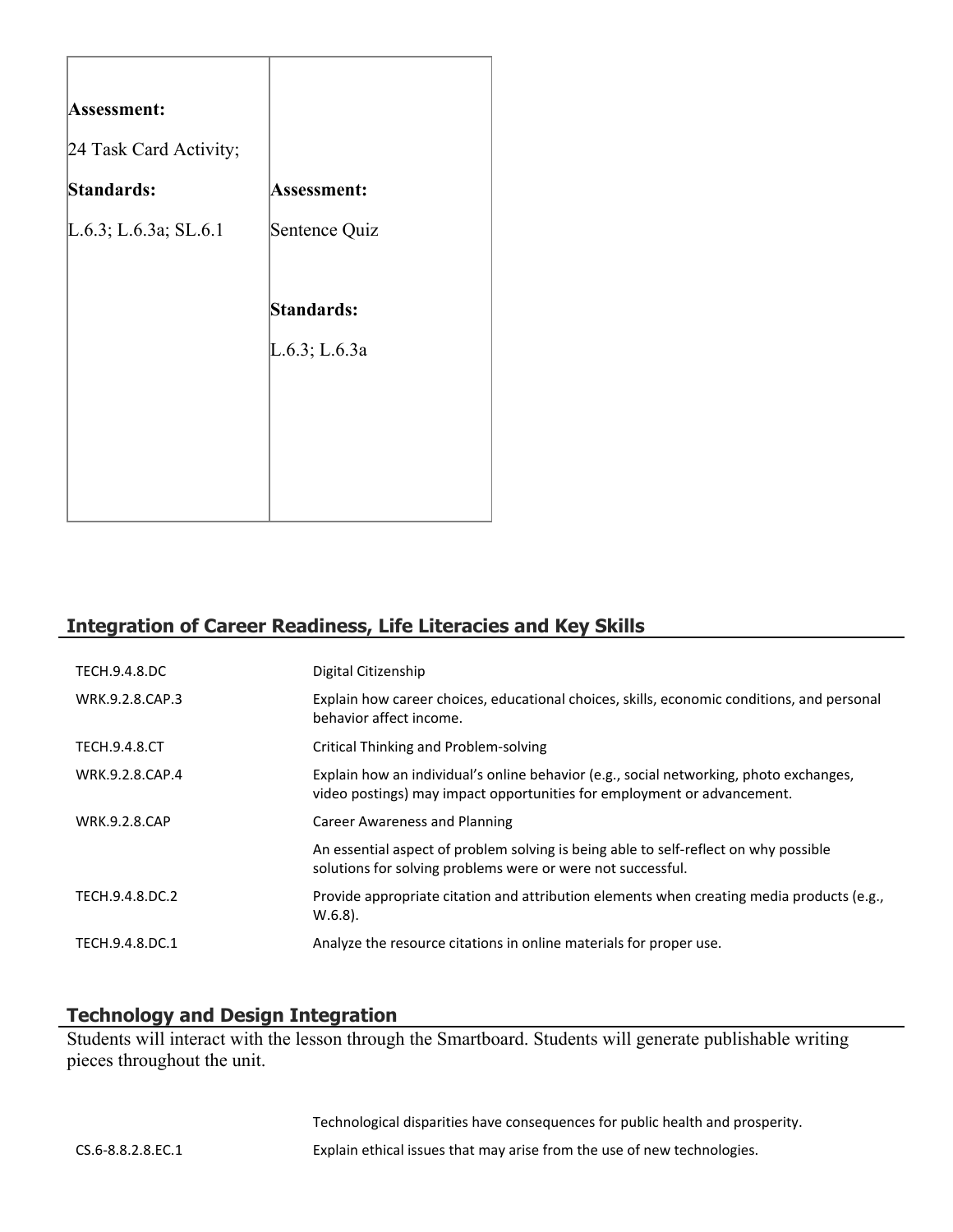# **Interdisciplinary Connections**

Various disciplines will be explored through group texts and individual leveled, choice texts.

#### **Differentiation**

- Understand that gifted students, just like all students, come to school to learn and be challenged.
- Pre-assess your students. Find out their areas of strength as well as those areas you may need to address before students move on.
- Consider grouping gifted students together for at least part of the school day.
- Plan for differentiation. Consider pre-assessments, extension activities, and compacting the curriculum.
- Use phrases like "You've shown you don't need more practice" or "You need more practice" instead of words like "qualify" or "eligible" when referring to extension work.
- Encourage high-ability students to take on challenges. Because they're often used to getting good grades, gifted students may be risk averse.
- **Definitions of Differentiation Components**:
	- o Content the specific information that is to be taught in the lesson/unit/course of instruction.
	- o Process how the student will acquire the content information.
	- o Product how the student will demonstrate understanding of the content.
	- o Learning Environment the environment where learning is taking place including physical location and/or student grouping

#### **Differentiation occurring in this unit:**

Students will have resources for remedial or expanded challenges within the unit.

Differentiation:

Monitor and Adjust

Flexible cooperative groups (evidence of learning needs)

Multiple Intelligences: Bodily Kinesthetic using Human Sentence Activity

Website: noredink.com to tailor instruction based upon learning needs

#### **Modifications & Accommodations**

Refer to QSAC EXCEL SMALL SPED ACCOMMOCATIONS spreadsheet in this discipline.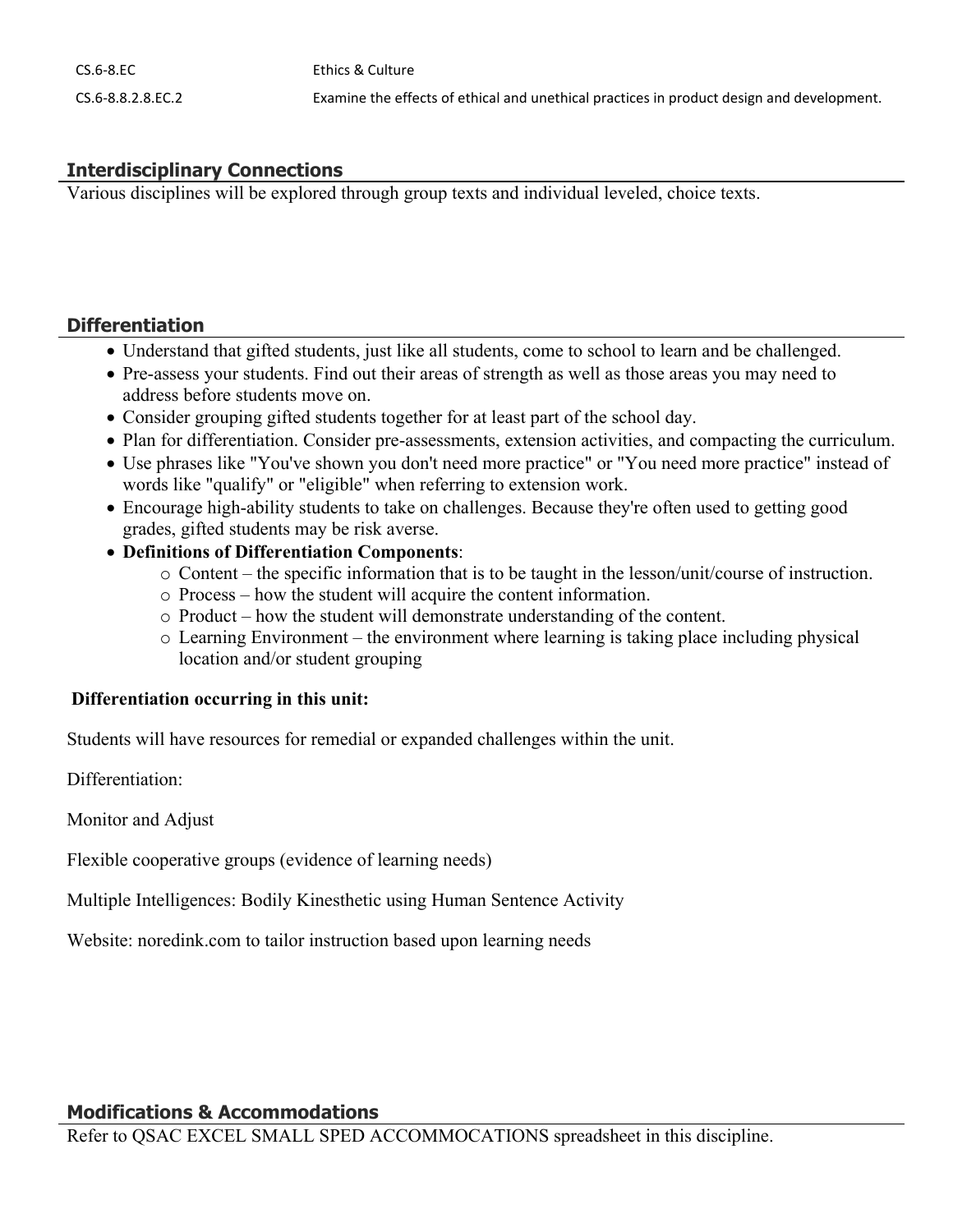#### **Modifications and Accommodations used in this unit:**

IEP and 504 accommodations will be utilized.

#### **Benchmark Assessments**

**Benchmark Assessments** are given periodically (e.g., at the end of every quarter or as frequently as once per month) throughout a school year to establish baseline achievement data and measure progress toward a standard or set of academic standards and goals.

#### **Schoolwide Benchmark assessments:**

Aimsweb benchmarks 3X a year

Linkit Benchmarks 3X a year

#### **Additional Benchmarks used in this unit**

DRA

Aimsweb

## **Formative Assessments**

Assessment allows both instructor and student to monitor progress towards achieving learning objectives, and can be approached in a variety of ways. **Formative assessment** refers to tools that identify misconceptions, struggles, and learning gaps along the way and assess how to close those gaps. It includes effective tools for helping to shape learning, and can even bolster students' abilities to take ownership of their learning when they understand that the goal is to improve learning, not apply final marks (Trumbull and Lash, 2013). It can include students assessing themselves, peers, or even the instructor, through writing, quizzes, conversation, and more. In short, formative assessment occurs throughout a class or course, and seeks to improve student achievement of learning objectives through approaches that can support specific student needs (Theal and Franklin, 2010, p. 151).

#### **Formative Assessments used in this unit:**

**Discussion** 

Teacher observation

worksheets